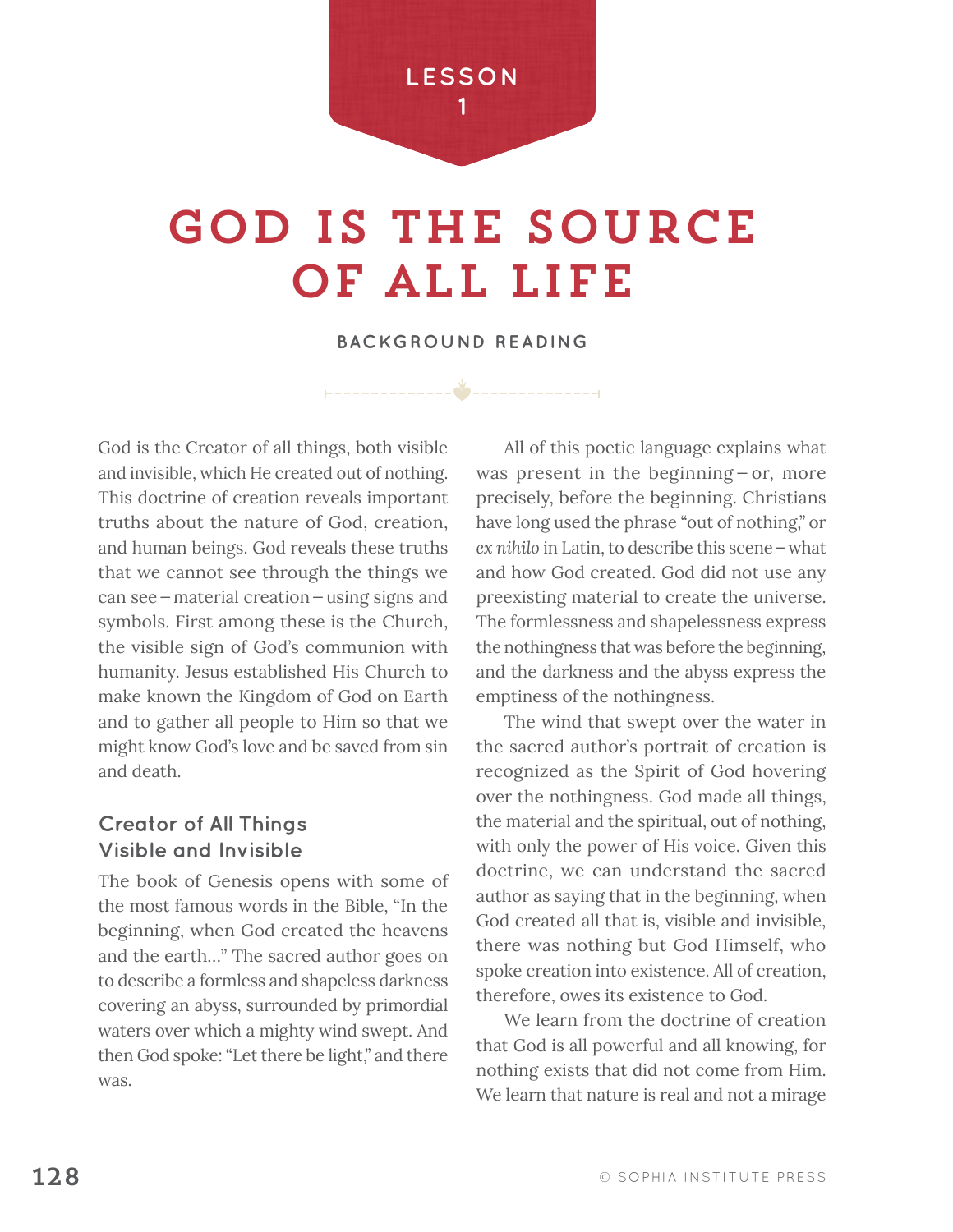because it came from a Creator, that nature is fundamentally good, and that God reveals Himself to us through His creation. We learn that humanity has been given dominion over God's creation, that we have a fundamental dignity as human beings made in God's image and likeness, and that our purpose is to honor and glorify God in this life through the things He has made.

## **God Reveals Himself through His Creation**

The invisible God communicates Himself to us through His visible creation. For example, we know love, an invisible reality, through physical signs and symbols—a hug, a gift, or spoken words.

Human beings are both body and soul, visible and invisible, material and spiritual. Out of love for us, the invisible, spiritual God became visible. Taking on human flesh, God became man in the Person of Jesus Christ, who was like us in all things but sin. We call this fundamental teaching of our Faith the Incarnation. Jesus Christ is God's love fully revealed.

Jesus communicates the Father's love for us in visible, physical ways, going so far as to give Himself completely to us, Body and Blood, Soul and Divinity, in the Eucharist, so that we might become one Body in Him. He gave His life and died on the Cross to save us from sin.

## **The Church: A Visible Sign of the Invisible Kingdom of God**

Jesus established His Church here on Earth to continue His mission of the salvation of all souls. The Church is a visible sign of the invisible Kingdom of God, inaugurated by Christ during His earthly life.

The Church uses visible signs and symbols to make known the invisible truths of our salvation. These visible signs of God's love communicate His very life to us. We call this free and undeserved gift of God's life *grace*. Grace is necessary for us to persevere on the path of holiness, to avoid sin, and ultimately to attain Heaven. In His divine wisdom, Jesus gave us the seven Sacraments as visible, material means of receiving the invisible grace of God.

How beautiful it is that God's grand design for His creation and for our salvation is made known to us still through the work of Christ's Church!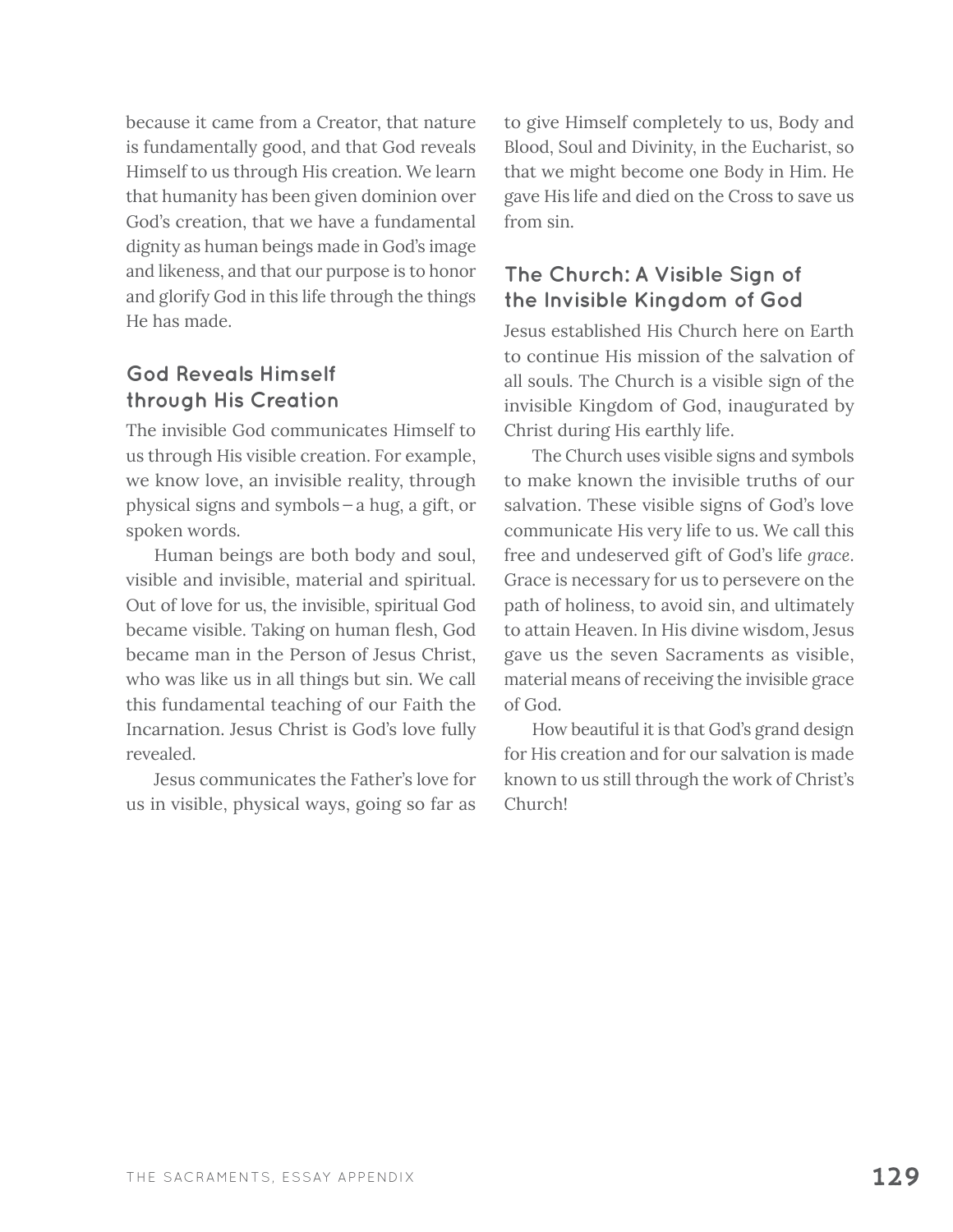

## WHAT IS A SACRAMENT?

### **BACKGROUND READING**

It is human nature to mark the movements of life with signs and traditions. God uses signs and traditions to make Himself known to us. Throughout human history, God has revealed Himself and made His love known to us using signs taken from creation and human culture. Jesus instituted seven very special signs, or Sacraments, not only to symbolize God's grace but *actually to confer it on us*.

The seven Sacraments are different from every other sign in the world because they bring about what they signify. For example, smoke is a sign of fire, but it does not cause fire. Baptism is a sign of rebirth, and it actually causes that rebirth. Confession is a sign of God' healing mercy, and it actually brings about that healing.

### **Signs and Symbols**

Human beings have always used signs and symbols to communicate, to mark important moments in life, and to better understand invisible truths. God knows this is how we work. He created us, after all, and therefore, He made us this way. God, from the very beginning, has made Himself known to us through signs and symbols that communicate His very nature and life. Although God is invisible to the eye, and transcends, or is beyond, His creation, He is present and near to us. We can recognize Him in His creation. Specifically, He gives us grace through physical signs and symbols. Grace is the free and undeserved gift of God's life in us. We must receive the grace of God in faith and use it to serve and glorify Him.

### **Salvation History**

Throughout salvation history, God has made Himself known in specific ways, to prepare us, His people, for the gift of salvation. Salvation history is the story of God's saving actions in human history. God entered into a series of covenants with man by which He gradually and in stages, in words and deeds, revealed more of Himself and drew us deeper into relationship with Him. Each new covenant contained a sign, taken from human experience, to represent the depth of God's love present at the heart of each covenant. Marriage between a man and woman, the rainbow, circumcision, the Law, and the Temple all took on greater meaning in their communication of God's love and mercy.

Finally, at the appointed time, God Himself entered into human history by sending His